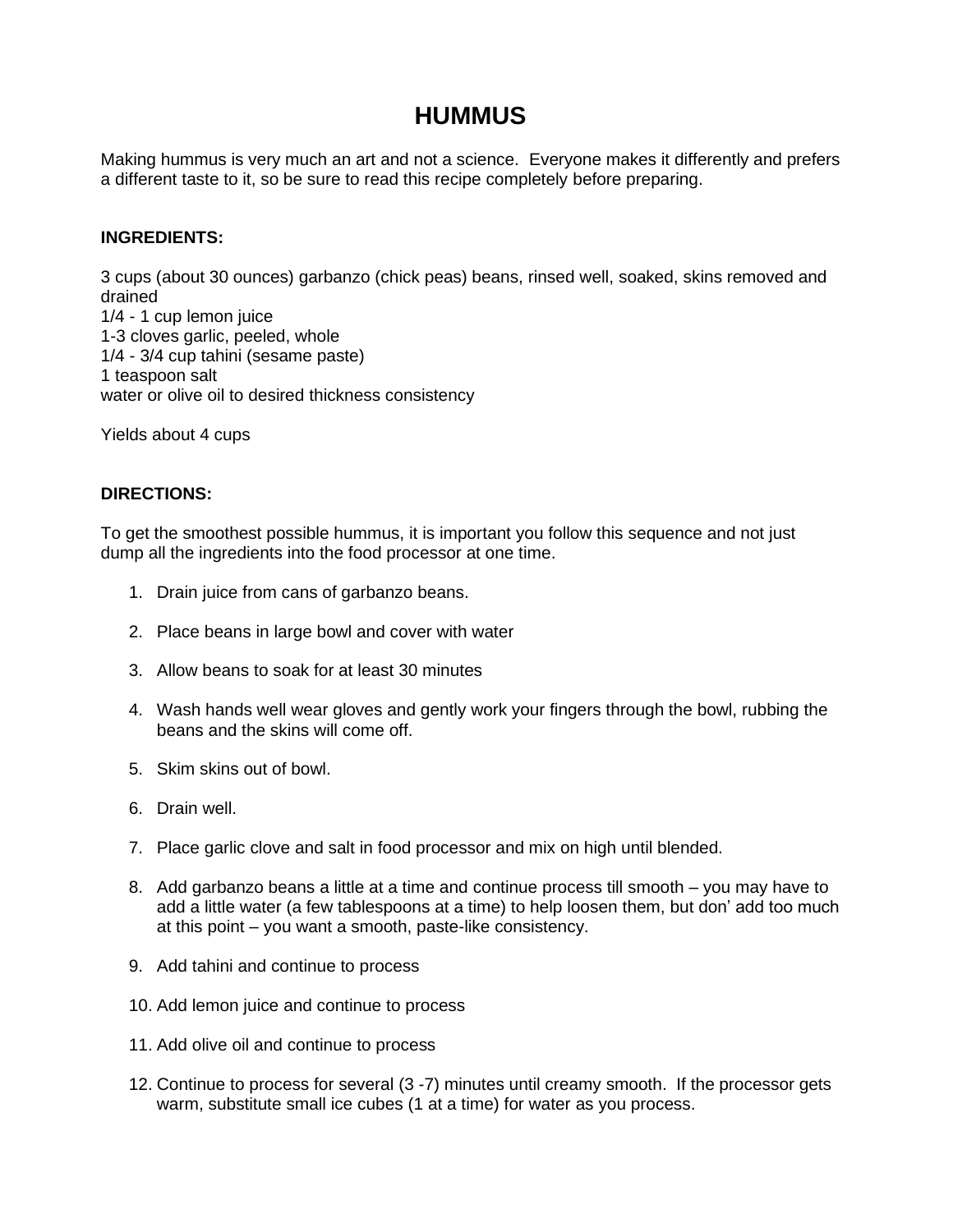**Note:** Remember to stop and scrape down sides as you go along. Add water or olive oil to obtain desired thickness or consistency. Keep in mind that hummus will thicken up a little once is has been completely mixed and allowed to sit in a refrigerator for a couple of hours.

Spoon into serving bowl or platter. Make designs with a spoon and pour olive oil into designs for a garnish.

KEEP REFRIGERATED, freezes well.

### **TIPS:**

You can adjust lemon juice, tahini, garlic, and salt to your taste preference.

You want the canned garbanzo beans, not the bulk, dry ones that you have to soak overnight and then boil. Most grocery stores have garbanzo beans on the same aisle with the other beans. However, if your store has an "international foods" aisle, try there as the off-brand beans are usually much cheaper than the domestic brand and are just as good. I get mine at the Buy For Less store on Portland and the NW Expressway in their international foods aisle. Sometimes they have the Indo-European brand #10 cans (6 pound 10 ounce) or the Mid-East brand 29 ounce cans or the 15 ounce cans. I'm not sure if all Buy For Less stores will carry these particular brands. They also have tahini. One 29-ounce can or two 15-ounce cans of garbanzo beans is about equivalent to 3 cups.

If your food processor is not large enough to hold all the ingredients, measure out the quantities above and process in increments, pour batches into a large bowl and mix together well.

A good blender will work, but you may have to use a spatula to keep pushing the hummus into the blade. BE CAREFUL not to catch the spatula on the blade. To be safe, turn off the blender first, move the hummus back over the blade, cover the pitcher, then turn back on. Repeat. Using a blender usually requires so much additional liquid to get it to process that it can be difficult to obtain the desired thickness/consistency. I have a Ninja 3-blade blender, but have not tried to make hummus in it. Since it has the 3 blades and is significantly more powerful than most singleblade blenders (not including Vita-Mix blenders), I think it would probably work well for hummus.

Because of the large amount (1 cup) of lemon juice, this will obviously make a very sour hummus, which some people prefer. A friend of mine doesn't like the lemon at all, so I just replace it with olive oil and water and then use just a splash of lemon juice as a preservative or  $\frac{1}{2}$  fresh lemon, squeezed.

### **Important note on lemon juice:**

Some people are allergic to the preservatives (sodium bisulfite and or sodium benzoate) found in the lemon juice concentrate you get in the NON-refrigerated section of the grocery store. You can the concentrated juice WITHOUT the preservatives in the frozen foods section. I've only seen in from Minute Made in a 7 ounce bottle that is in a black and yellow box - price around \$1.50+. Note that it may not necessarily be located with the other juice concentrates and you may have to ask for it and many stores do not carry it. Crest Foods is the only local grocery where I've found it.

I like to use olive oil instead of water and LOTS more garlic, but your call. If you have a garlic press, go easy on the garlic - start out with half a clove at first and then modify to taste. Pressing,